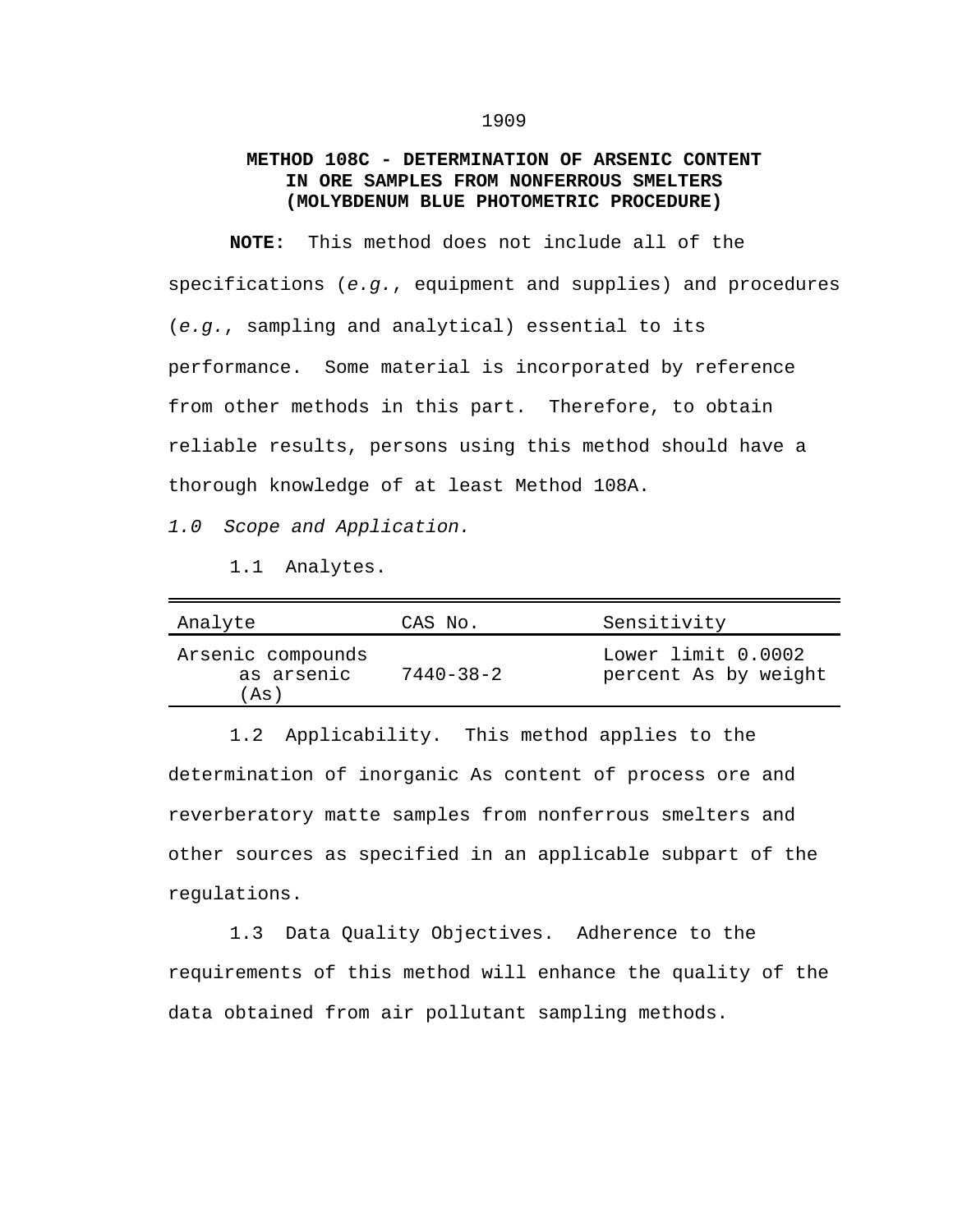*2.0 Summary of Method.*

Arsenic bound in ore samples is liberated by acid digestion and analyzed by the molybdenum blue photometric procedure.

*3.0 Definitions.* [Reserved]

*4.0 Interferences.* [Reserved]

*5.0 Safety.*

5.1 Disclaimer. This method may involve hazardous materials, operations, and equipment. This test method may not address all of the safety problems associated with its use. It is the responsibility of the user to establish appropriate safety and health practices and determine the applicability of regulatory limitations prior to performing this test method.

5.2 Corrosive Reagents. The following reagents are hazardous. Personal protective equipment and safe procedures that prevent chemical splashes are recommended. If contact occurs, immediately flush with copious amounts of water for at least 15 minutes. Remove clothing under shower and decontaminate. Treat residual chemical burns as thermal burns.

5.2.1 Hydrochloric Acid (HCl). Highly corrosive liquid with toxic vapors. Vapors are highly irritating to eyes, skin, nose, and lungs, causing severe damage. May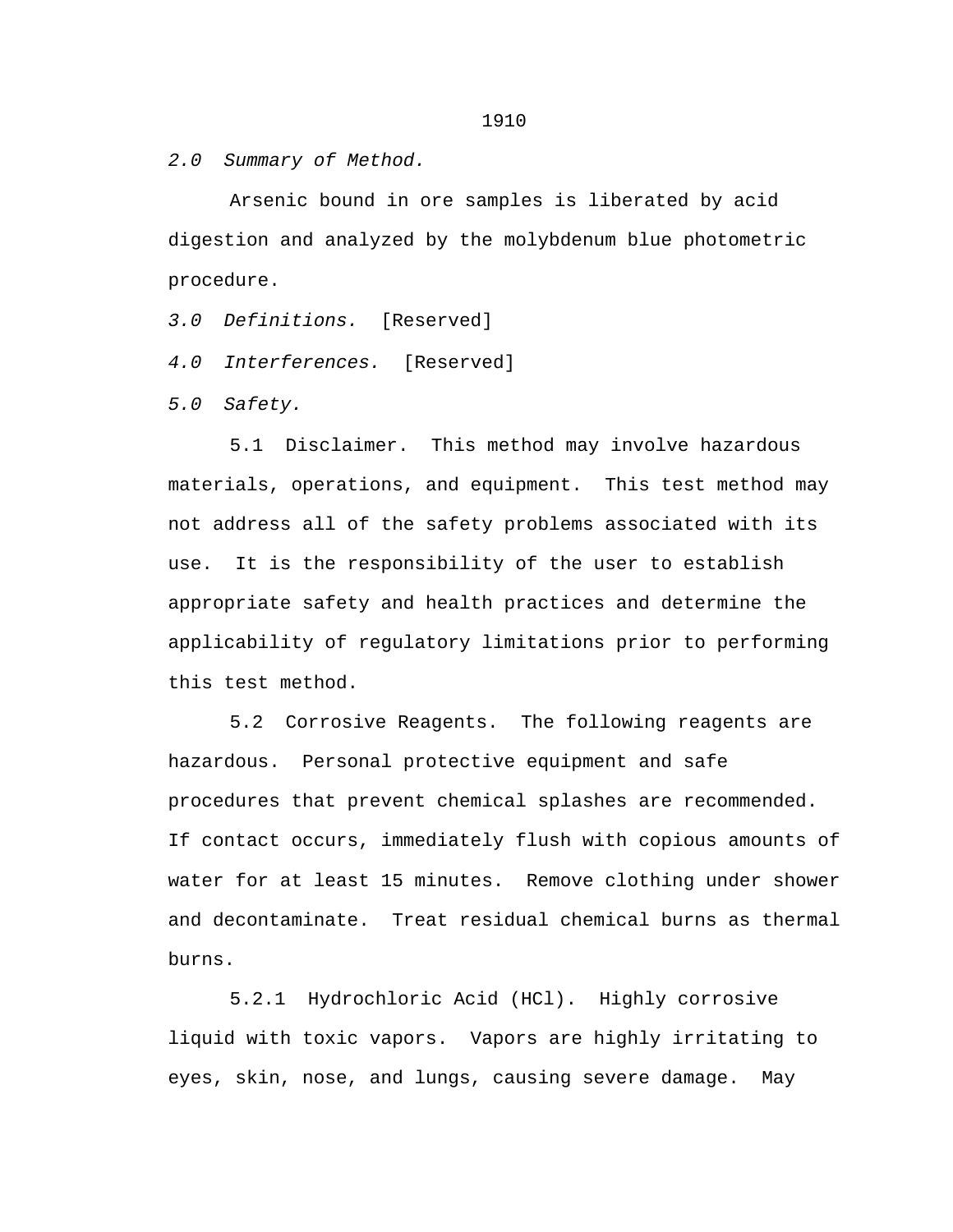cause bronchitis, pneumonia, or edema of lungs. Exposure to concentrations of 0.13 to 0.2 percent can be lethal to humans in a few minutes. Provide ventilation to limit exposure. Reacts with metals, producing hydrogen gas.

5.2.2 Hydrofluoric Acid (HF). Highly corrosive to eyes, skin, nose, throat, and lungs. Reaction to exposure may be delayed by 24 hours or more. Provide ventilation to limit exposure.

5.2.3 Nitric Acid (HNO<sub>3</sub>). Highly corrosive to eyes, skin, nose, and lungs. Vapors are highly toxic and can cause bronchitis, pneumonia, or edema of lungs. Reaction to inhalation may be delayed as long as 30 hours and still be fatal. Provide ventilation to limit exposure. Strong oxidizer. Hazardous reaction may occur with organic materials such as solvents.

5.2.4 Perchloric Acid (HClO<sub>4</sub>). Corrosive to eyes, skin, nose, and throat. Provide ventilation to limit exposure. Very strong oxidizer. Keep separate from water and oxidizable materials to prevent vigorous evolution of heat, spontaneous combustion, or explosion. Heat solutions containing HClO4 only in hoods specifically designed for HClO4.

5.2.5 Sulfuric acid  $(H_2SO_4)$ . Rapidly destructive to body tissue. Will cause third degree burns. Eye damage may result in blindness. Inhalation may be fatal from spasm of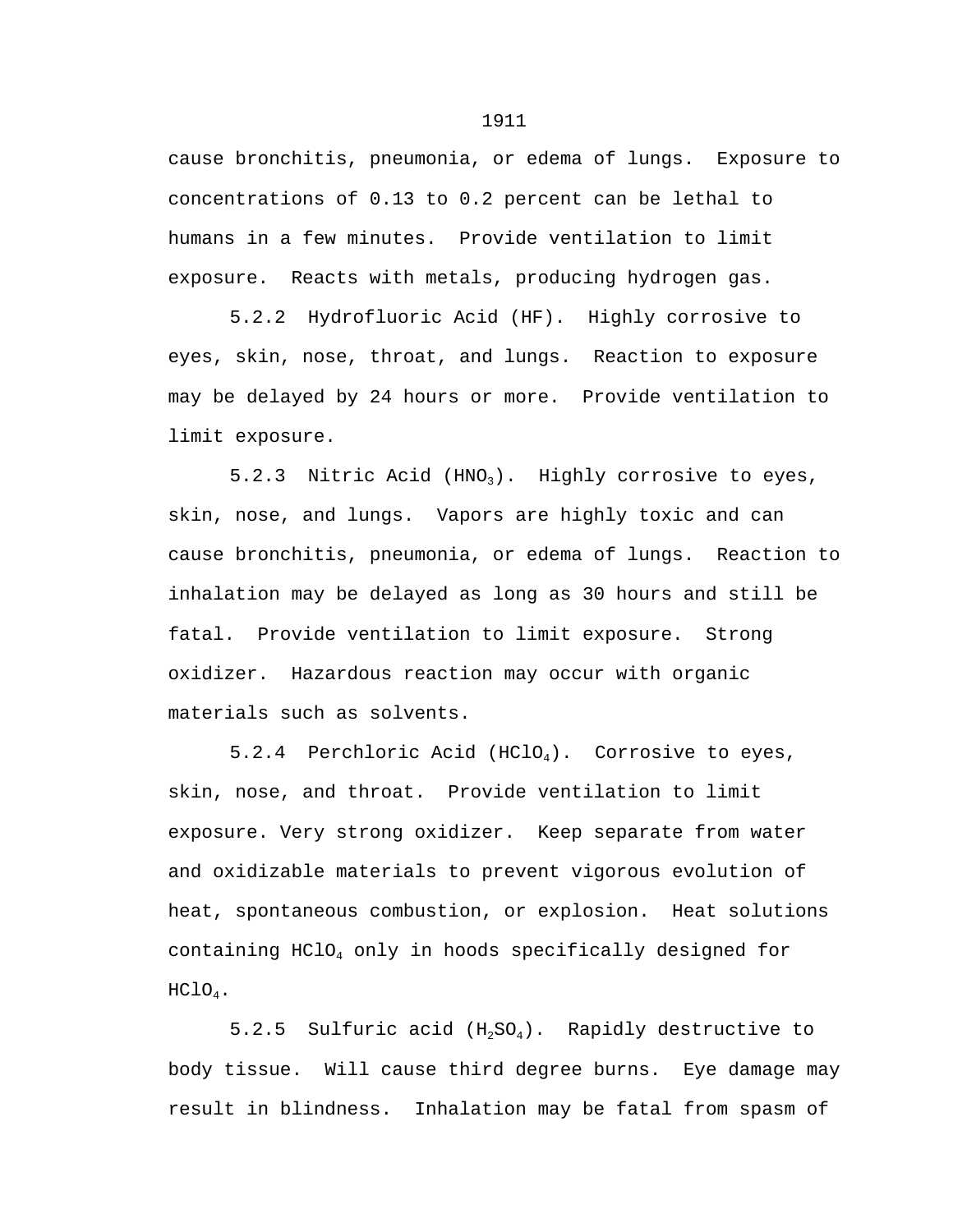the larynx, usually within 30 minutes. May cause lung tissue damage with edema.  $3 \text{ mg/m}^3$  will cause lung damage in uninitiated. 1 mg/m<sup>3</sup> for 8 hours will cause lung damage or, in higher concentrations, death. Provide ventilation to limit inhalation. Reacts violently with metals and organics.

*6.0 Equipment and Supplies.*

6.1 Sample Preparation. The following items are required for sample preparation:

6.1.1 Analytical Balance. To measure to within 0.1

mg. 6.1.2 Erlenmeyer Flask. 300-ml.

6.1.3 Hot Plate.

6.1.4 Distillation Apparatus. No. 6, in ASTM E 50- 82, 86, or 90 (Reapproved 1995)(incorporated by reference see § 61.18); detailed in Figure 108C-1.

6.1.5 Graduated Cylinder. 50-ml.

6.1.6 Perchloric Acid Fume Hood.

6.2 Analysis. The following items are required for analysis: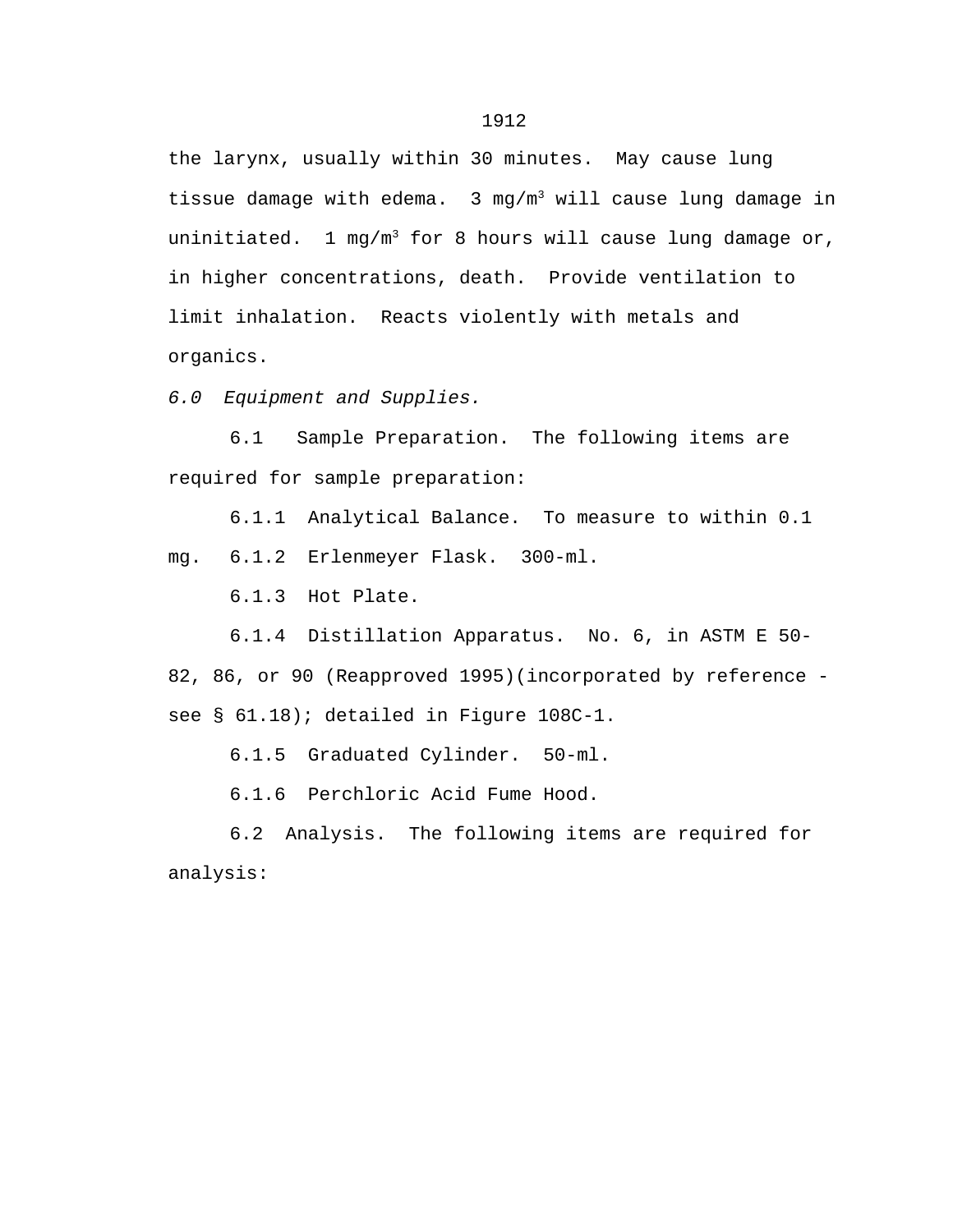6.2.1 Spectrophotometer. Capable of measuring at 660 nm.

6.2.2 Volumetric Flasks. 50- and 100-ml.

*7.0 Reagents and Standards.*

Unless otherwise indicated, it is intended that all reagents conform to the specifications established by the Committee on Analytical Reagents of the American Chemical Society, where such specifications are available; otherwise, use the best available grade.

7.1 Sample Preparation. The following reagents are required for sample preparation:

7.1.1 Water. Deionized distilled to meet ASTM D 1193-77 or 91 Type 3 (incorporated by reference - see § 61.18). When high concentrations of organic matter are not expected to be present, the  $KMD_4$  test for oxidizable organic matter may be omitted. Use in all dilutions requiring water.

7.1.2 Nitric Acid, Concentrated.

7.1.3 Hydrofluoric Acid, Concentrated.

7.1.4 Sulfuric Acid, Concentrated.

7.1.5 Perchloric Acid, 70 Percent.

7.1.6 Hydrochloric Acid, Concentrated.

7.1.7 Dilute Hydrochloric Acid. Add one part concentrated HCl to nine parts water.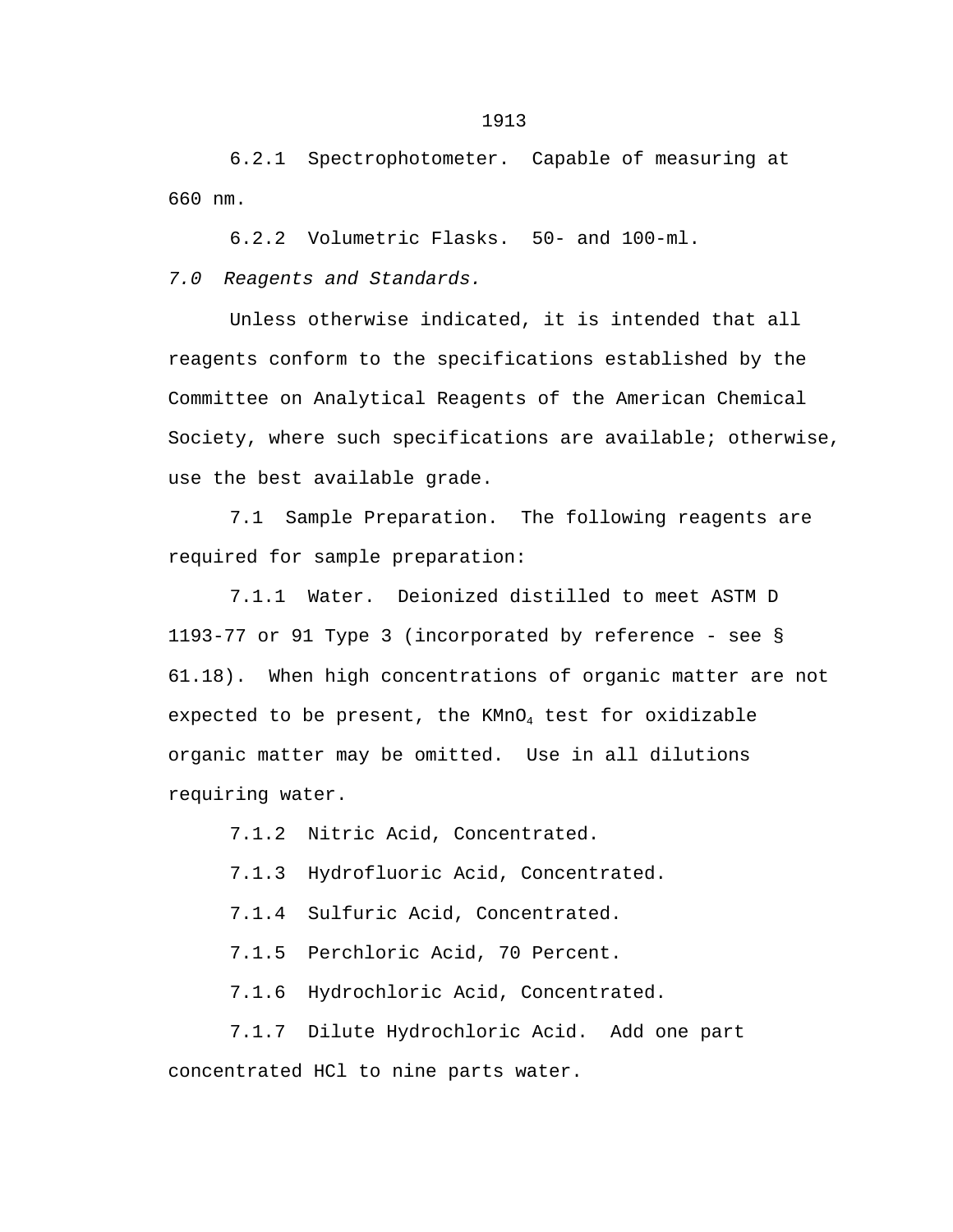7.1.8 Hydrazine Sulfate  $[MH_2, H_2SO_4]$ .

7.1.9 Potassium Bromide (KBr).

7.1.10 Bromine Water, Saturated.

7.2 Analysis. The following reagents and standards are required for analysis:

7.2.1 Water. Same as in Section 7.1.1.

7.2.2 Methyl Orange Solution, 1 g/liter.

7.2.3 Ammonium Molybdate Solution, 5 g/liter. Dissolve  $0.5$  g (NH<sub>4</sub>)Mo<sub>7</sub>O<sub>24</sub>.4H<sub>2</sub>O in water in a 100-ml volumetric flask, and dilute to the mark. This solution must be freshly prepared.

7.2.4 Standard Arsenic Solution, 10 µg As/ml. Dissolve 0.13203 g of  $As_2O_3$  in 100 ml HCl in a 1-liter volumetric flask. Add 200 ml of water, cool, dilute to the mark with water, and mix. Transfer 100 ml of this solution to a 1-liter volumetric flask, add 40 ml HCl, cool, dilute to the mark, and mix.

7.2.5 Hydrazine Sulfate Solution, 1 g/liter. Dissolve  $0.1$  g of  $[ (NH<sub>2</sub>)<sub>2</sub>·H<sub>2</sub>SO<sub>4</sub> ]$  in water, and dilute to 100 ml in a volumetric flask. This solution must be freshly prepared.

7.2.6 Potassium Bromate (KBrO<sub>3</sub>) Solution, 0.03 Percent Weight by Volume (W/V). Dissolve 0.3 g  $KBrO<sub>3</sub>$  in water, and dilute to 1 liter with water.

7.2.7 Ammonium Hydroxide (NH4OH), Concentrated.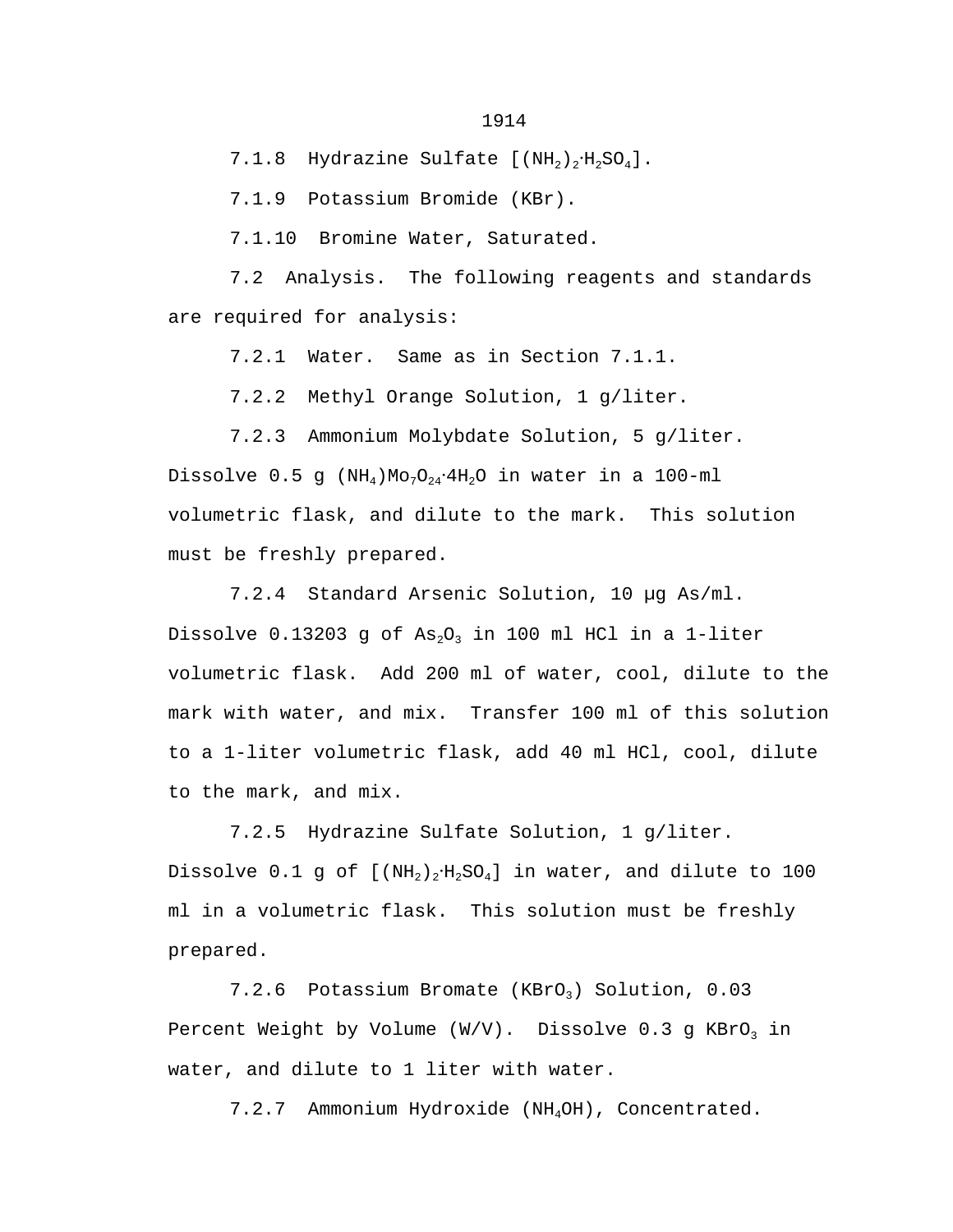7.2.8 Boiling Granules.

7.2.9 Hydrochloric Acid, 50 percent by volume.

Dilute equal parts concentrated HCl with water.

7.2.10 Quality Assurance Audit Samples. Same as in Method 108A, Section 7.2.11.

*8.0 Sample Collection, Preservation, Transport, and Storage.*

Same as in Method 108A, Sections 8.1 and 8.2. *9.0 Quality Control.*

| Section | Quality Control<br>Measure       | Effect                                                             |
|---------|----------------------------------|--------------------------------------------------------------------|
| 10.2    | Calibration curve<br>preparation | Ensure linearity of<br>spectrophotometric analysis<br>of standards |
| 11.3    | Audit sample<br>analysis         | Evaluate analyst's technique<br>and standards preparation          |

*10.0 Calibration and Standardizations.*

**NOTE**: Maintain a laboratory log of all calibrations.

10.1 Preparation of Standard Solutions. Transfer 1.0, 2.0, 4.0, 8.0, 12.0, 16.0, and 20.0 ml of standard arsenic solution (10 µg/ml) to each of seven 50-ml volumetric flasks. Dilute to 20 ml with dilute HCl. Add one drop of methyl orange solution and neutralize to the yellow color with dropwise addition of NH<sub>4</sub>OH. Just bring back to the red color by dropwise addition of dilute HCl,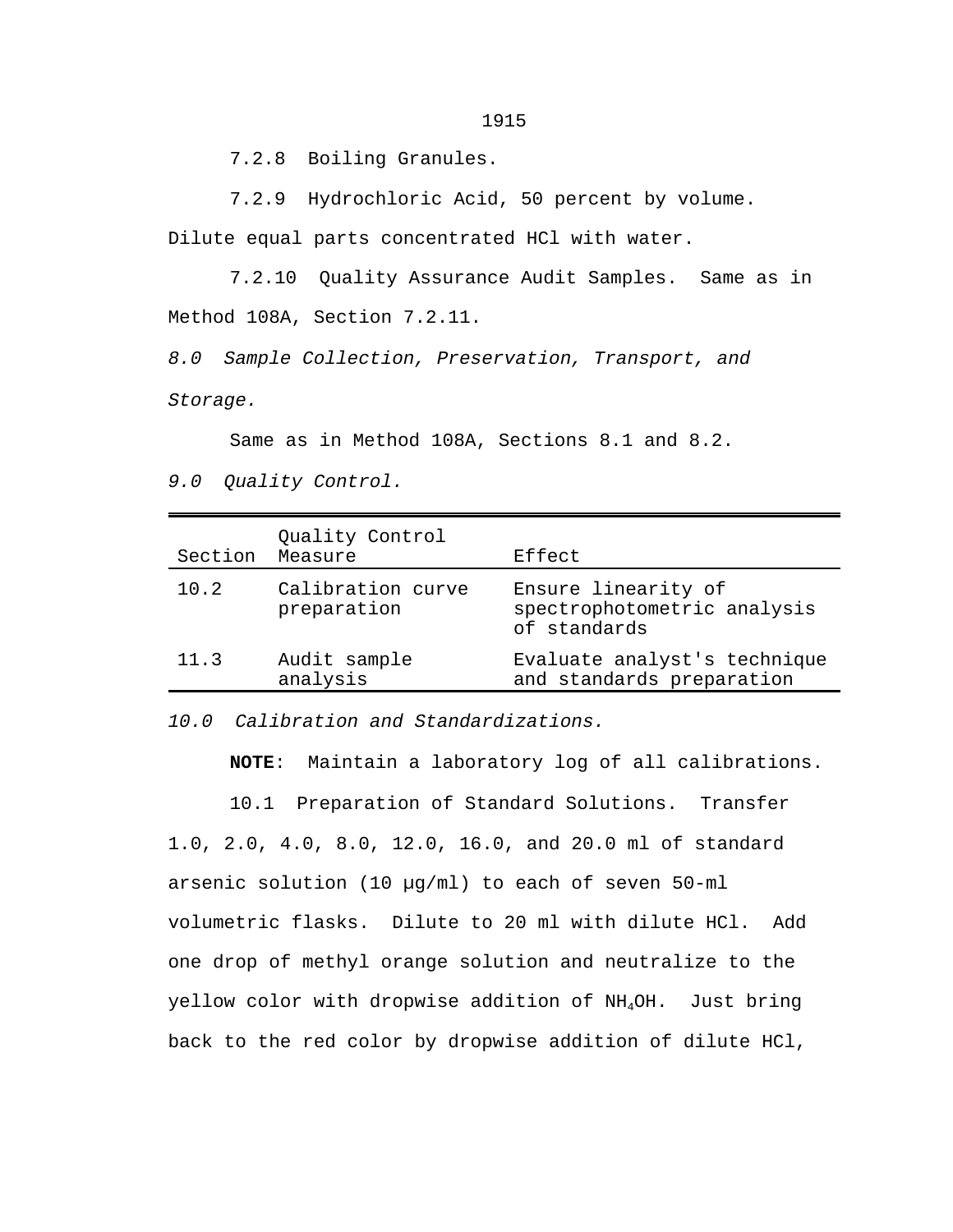and add 10 ml in excess. Proceed with the color development as described in Section 11.2.

10.2 Calibration Curve. Plot the spectrophotometric readings of the calibration solutions against µg As per 50 ml of solution. Use this curve to determine the As concentration of each sample.

10.3 Spectrophotometer Calibration Quality Control. Calculate the least squares slope of the calibration curve. The line must pass through the origin or through a point no further from the origin than ±2 percent of the recorder full scale. Multiply the corrected peak height by the reciprocal of the least squares slope to determine the distance each calibration point lies from the theoretical calibration line. The difference between the calculated concentration values and the actual concentrations must be less than 7 percent for all standards.

*11.0 Analytical Procedure.*

11.1 Sample Preparation.

11.1.1 Weigh 1.0 g of finely pulverized sample to the nearest 0.1 mg. Transfer the sample to a 300 ml Erlenmeyer flask and add 15 ml of HNO<sub>3</sub>, 4 ml HCl, 2 ml HF, 3 ml HClO<sub>4</sub>, and 15 ml  $H_2SO_4$ , in the order listed. In a HClO<sub>4</sub> fume hood, heat on a hot plate to decompose the sample. Then heat while swirling over an open flame until dense white fumes

1916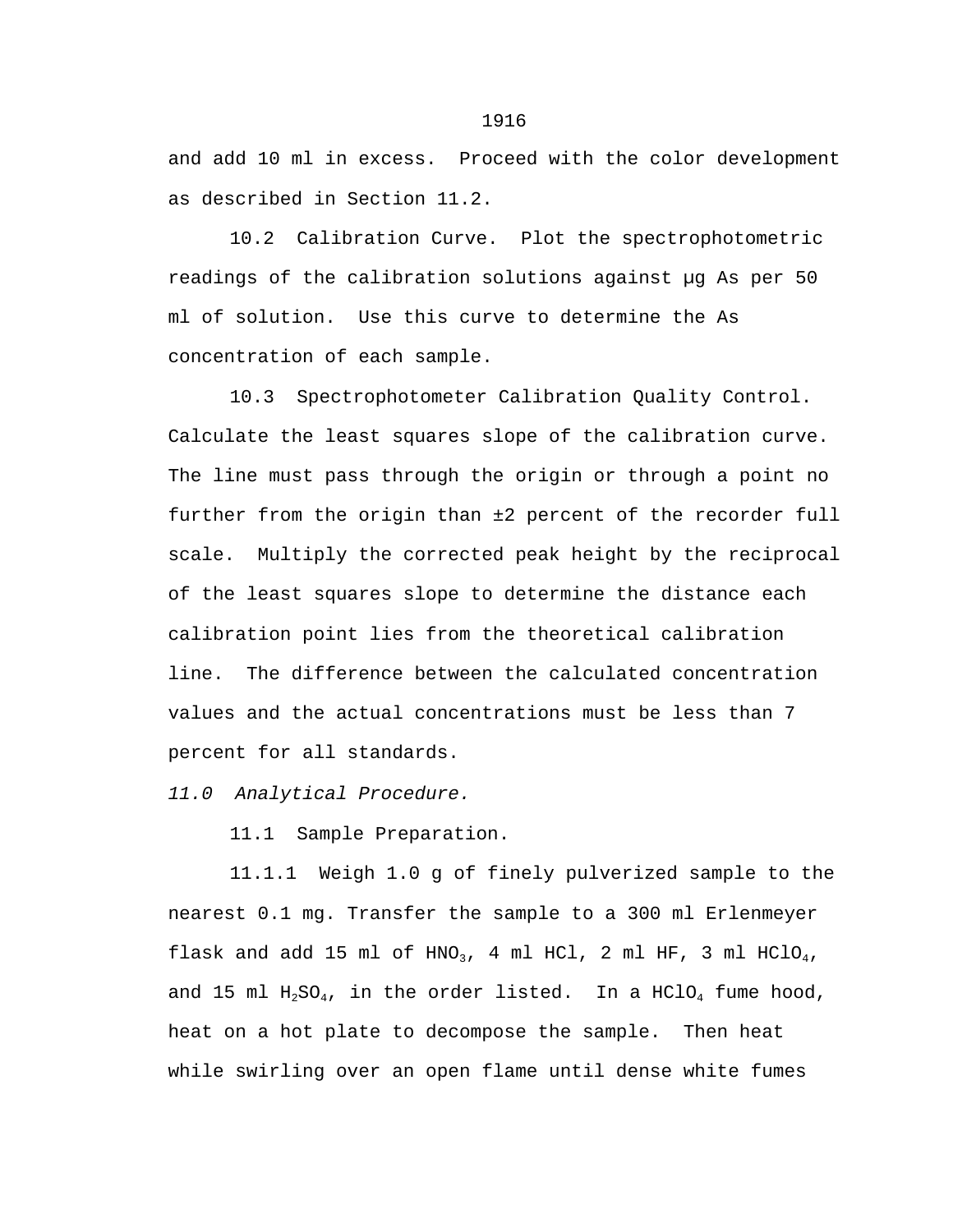evolve. Cool, add 15 ml of water, swirl to hydrate the H2SO4 completely, and add several boiling granules. Cool to room temperature.

11.1.2 Add 1 g of KBr, 1 g hydrazine sulfate, and 50 ml HCl. Immediately attach the distillation head with thermometer and dip the side arm into a 50-ml graduated cylinder containing 25 ml of water and 2 ml of bromine water. Keep the graduated cylinder immersed in a beaker of cold water during distillation. Distill until the temperature of the vapor in the flask reaches  $107 \text{ °C}$  (225  $\mathrm{F}$ ). When distillation is complete, remove the flask from the hot plate, and simultaneously wash down the side arm with water as it is removed from the cylinder.

11.1.3 If the expected arsenic content is in the range of 0.0020 to 0.10 percent, dilute the distillate to the 50-ml mark of the cylinder with water, stopper, and mix. Transfer a 5.0-ml aliquot to a 50-ml volumetric flask. Add 10 ml of water and a boiling granule. Place the flask on a hot plate, and heat gently until the bromine is expelled and the color of methyl orange indicator persists upon the addition of 1 to 2 drops. Cool the flask to room temperature. Neutralize just to the yellow color of the indicator with dropwise additions of NH4OH. Bring back to the red color by dropwise addition of dilute HCl, and add 10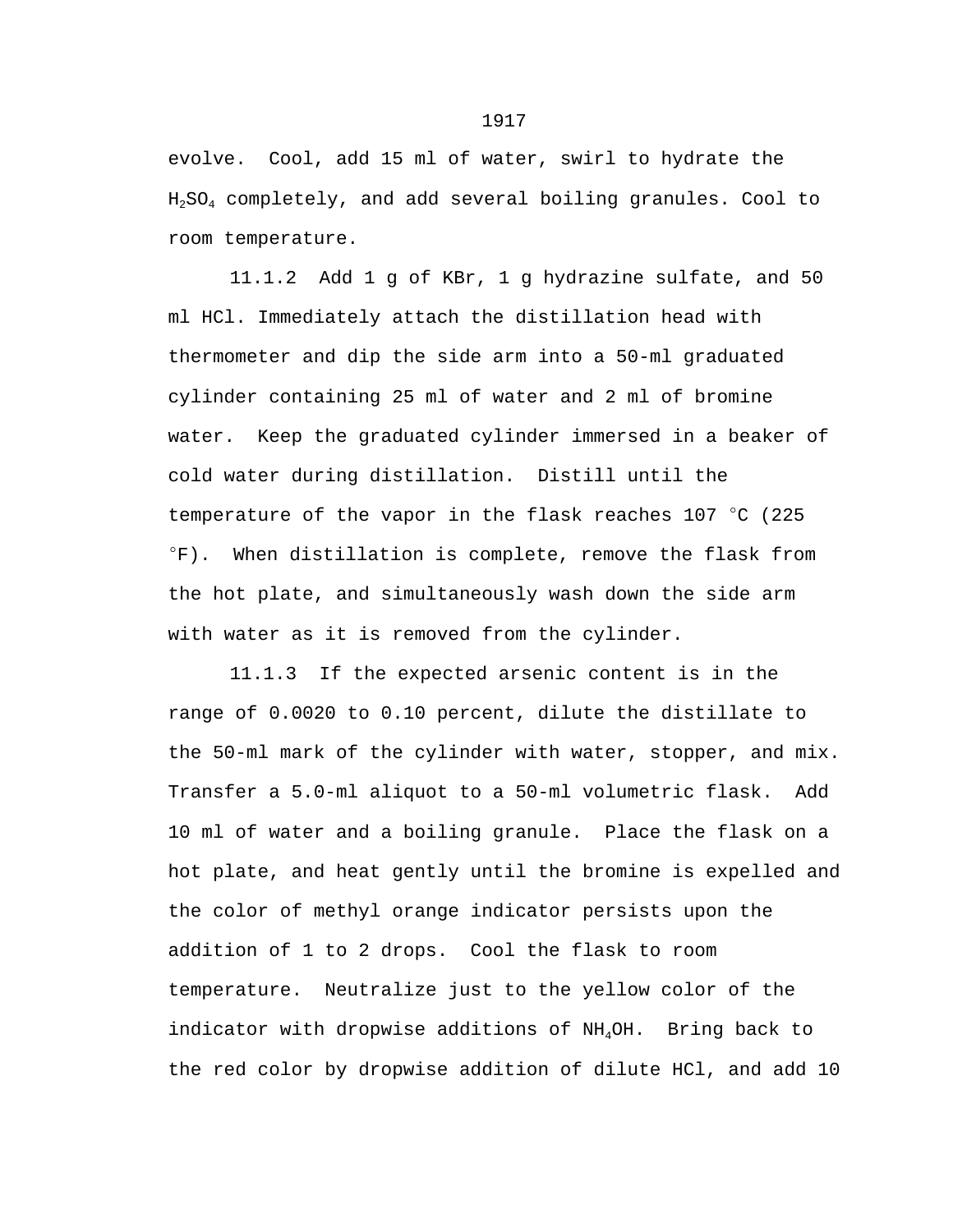ml excess. Proceed with the molybdenum blue color development as described in Section 11.2.

11.1.4 If the expected arsenic content is in the range of 0.0002 to 0.0010 percent As, transfer either the entire initial distillate or the measured remaining distillate from Section 11.1.2 to a 250-ml beaker. Wash the cylinder with two successive portions of concentrated  $HNO<sub>3</sub>$ , adding each portion to the distillate in the beaker. Add 4 ml of concentrated  $HClO<sub>4</sub>$ , a boiling granule, and cover with a flat watch glass placed slightly to one side. Boil gently on a hot plate until the volume is reduced to approximately 10 ml. Add 3 ml of  $HNO<sub>3</sub>$ , and continue the evaporation until HClO4 is refluxing on the beaker cover. Cool briefly, rinse the underside of the watch glass and the inside of the beaker with about 3-5 ml of water, cover, and continue the evaporation to expel all but 2 ml of the  $HClO<sub>4</sub>$ .

**NOTE:** If the solution appears cloudy due to a small amount of antimony distilling over, add 4 ml of 50 percent HCl and 5 ml of water, cover, and warm gently until clear. If cloudiness persists, add 5 ml of  $HNO<sub>3</sub>$  and 2 ml  $H<sub>2</sub>SO<sub>4</sub>$ . Continue the evaporation of volatile acids to solubilize the antimony until dense white fumes of  $H_2SO_4$  appear. Retain at least 1 ml of the  $H_2SO_4$ .

## 1918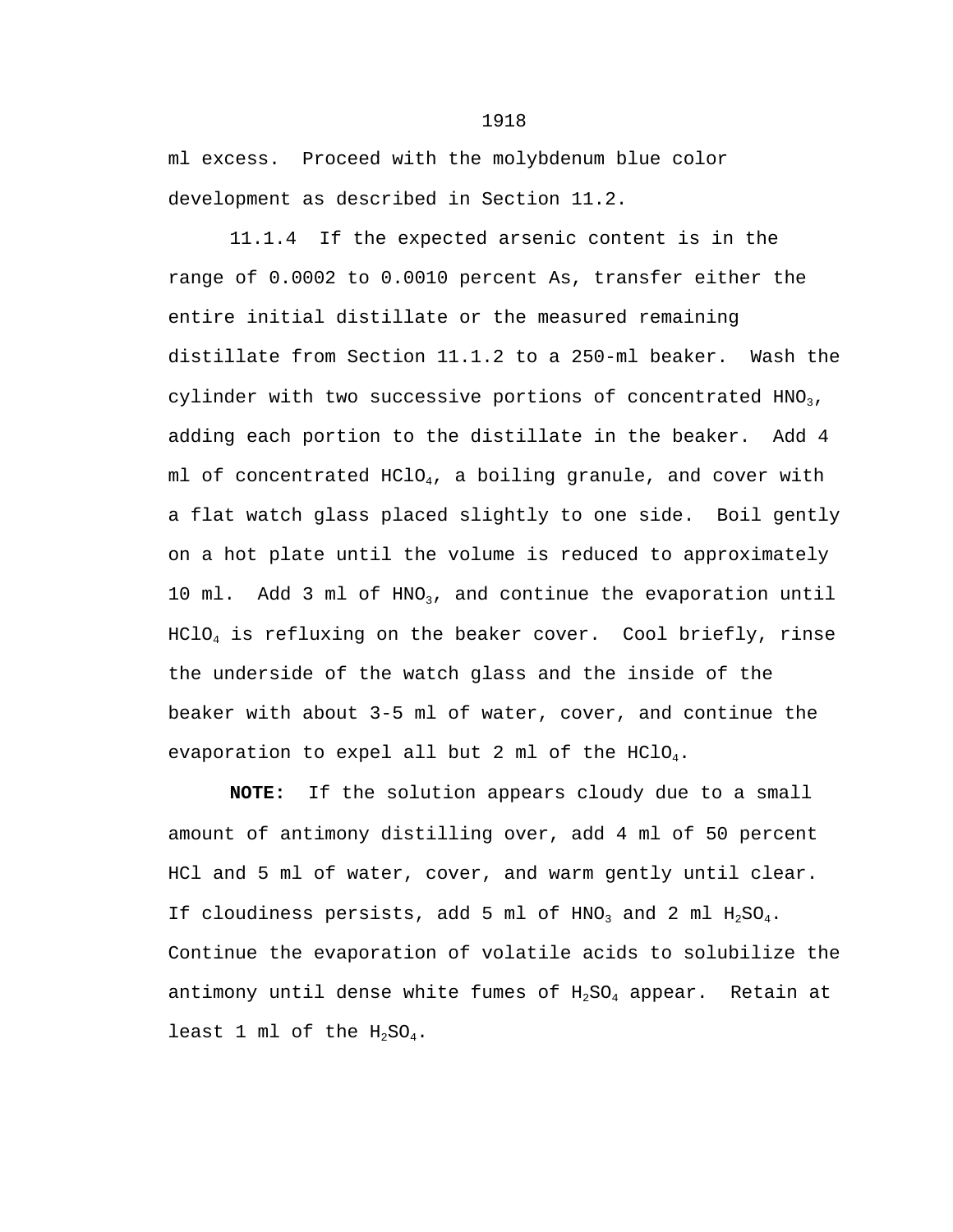11.1.5 To the 2 ml of HClO<sub>4</sub> solution or 1 ml of  $H_2SO_4$ solution, add 15 ml of water, boil gently for 2 minutes, and then cool. Proceed with the molybdenum blue color development by neutralizing the solution directly in the beaker just to the yellow indicator color by dropwise addition of NH4OH. Obtain the red color by dropwise addition of dilute HCl. Transfer the solution to a 50-ml volumetric flask. Rinse the beaker successively with 10 ml of dilute HCl, followed by several small portions of water. At this point the volume of solution in the flask should be no more than 40 ml. Continue with the color development as described in Section 11.2.

11.2 Analysis.

11.2.1 Add 1 ml of KBrO<sub>3</sub> solution to the flask and heat on a low-temperature hot plate to about 50  $^{\circ}$ C (122  $^{\circ}$ F) to oxidize the arsenic and methyl orange. Add 5.0 ml of ammonium molybdate solution to the warm solution and mix. Add 2.0 ml of hydrazine sulfate solution, dilute until the solution comes within the neck of the flask, and mix. Place the flask in a 400 ml beaker, 80 percent full of boiling water, for 10 minutes. Enough heat must be supplied to prevent the water bath from cooling much below the boiling point upon inserting the volumetric flask. Remove the flask, cool to room temperature, dilute to the mark, and mix.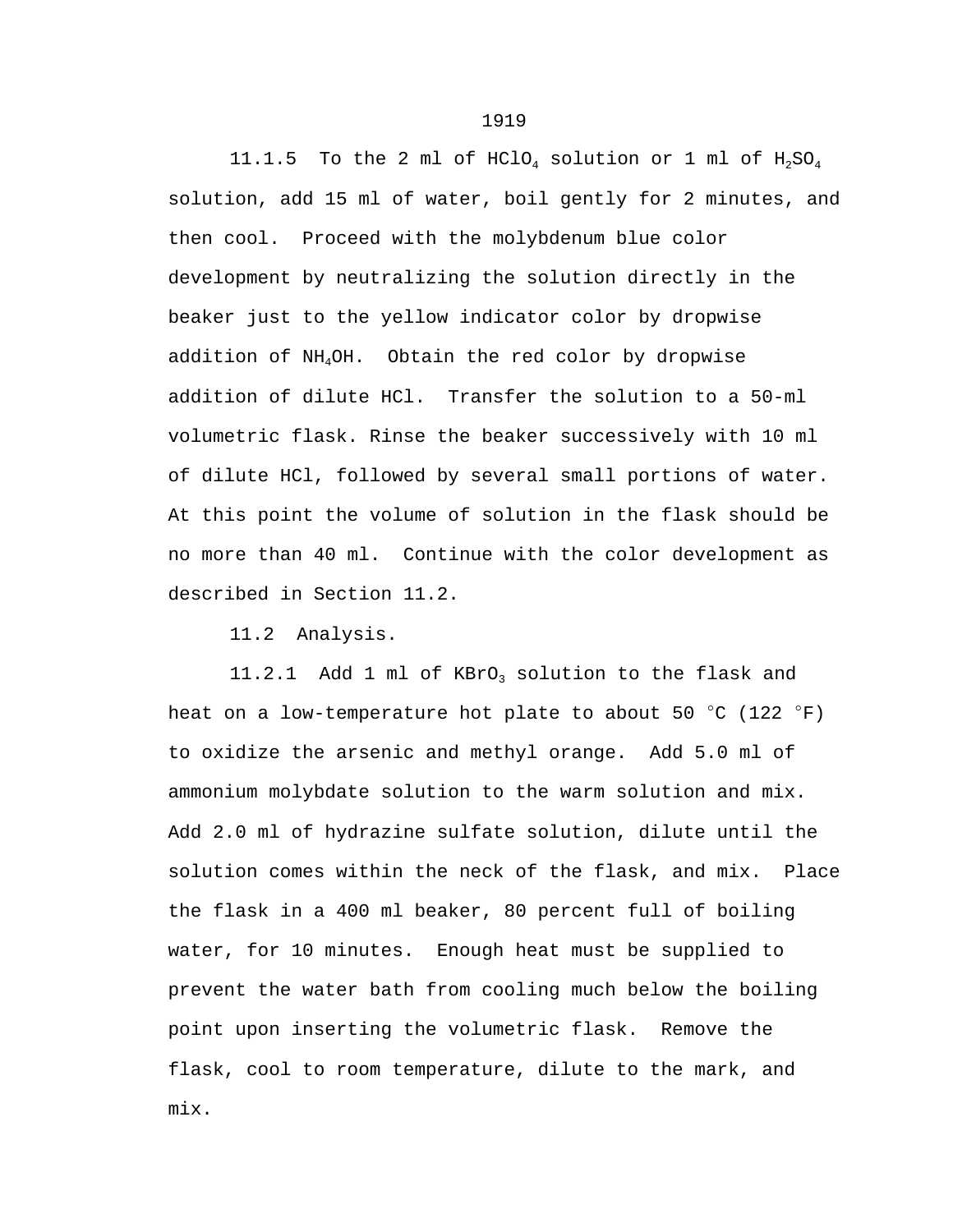11.2.2 Transfer a suitable portion of the reference solution to an absorption cell, and adjust the spectrophotometer to the initial setting using a light band centered at 660 nm. While maintaining this spectrophotometer adjustment, take the readings of the calibration solutions followed by the samples.

11.3 Audit Sample Analysis. Same as in Method 108A, Section 11.6.

*12.0 Data Analysis and Calculations.* 

Same as in Method 108A, Section 12.0.

*13.0 Method Performance.* [Reserved]

*14.0 Pollution Prevention.* [Reserved]

*15.0 Waste Management.* [Reserved]

*16.0 References.*

1. Ringwald, D. Arsenic Determination on Process Materials from ASARCO's Copper Smelter in Tacoma, Washington. Unpublished Report. Prepared for the Emission Measurement Branch, Technical Support Division, U.S. Environmental Protection Agency, Research Triangle Park, North Carolina. August 1980. 35 pp.

*17.0 Tables, Diagrams, Flowcharts, and Validation Data.*